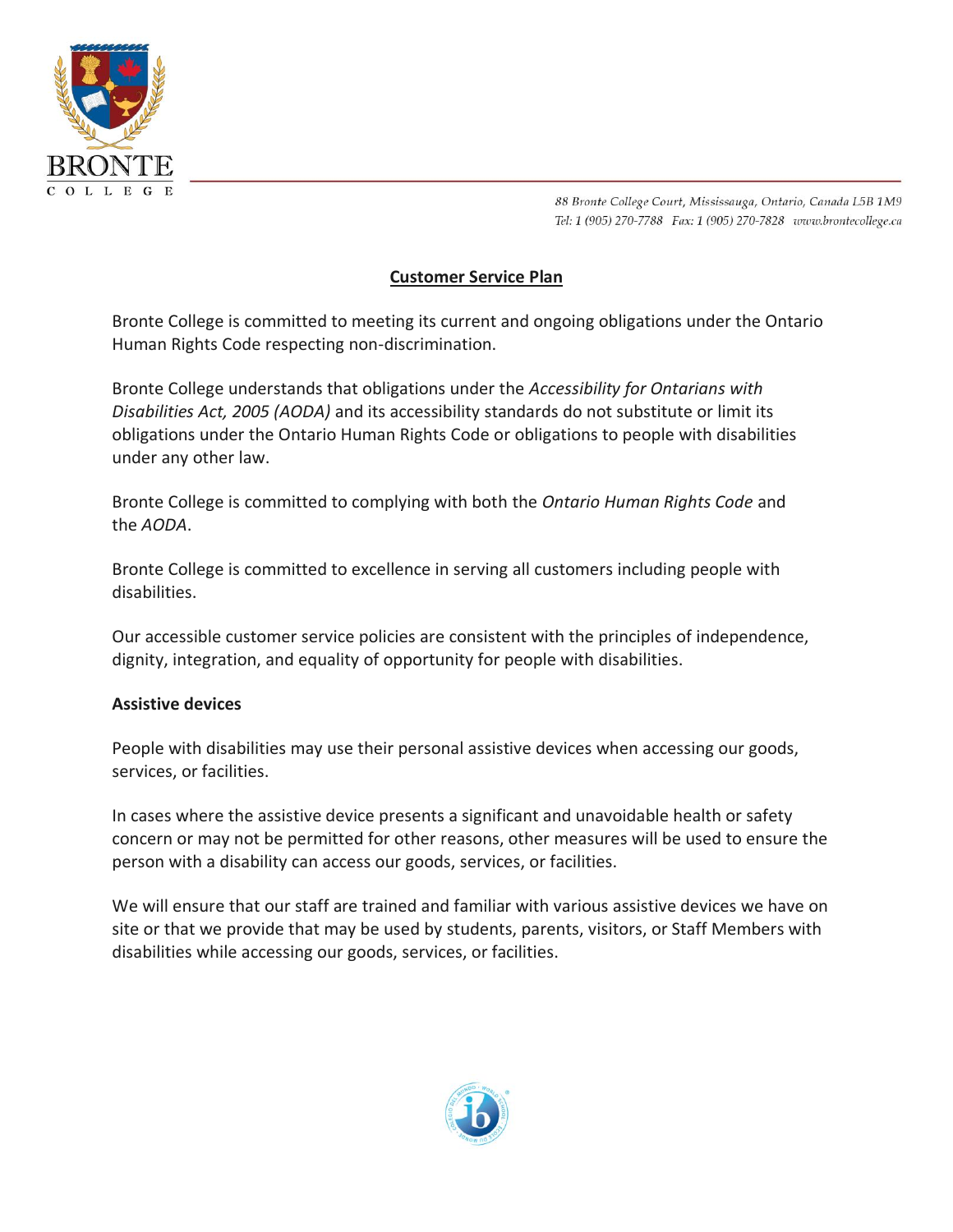

### **Communication**

We will communicate with people with disabilities in ways that take into account their disability. This may include the following:

- o Written Communication
- o Verbal Communication
- o Visual Communication
- o Non-Verbal Communication
- o Etc.

We will work with the person with a disability to determine what method of communication works for them.

#### **Service animals**

We welcome people with disabilities and their service animals. Service animals are allowed on the parts of our premises that are open to the public.

When we cannot easily identify that an animal is a service animal, our staff may ask a person to provide documentation from a regulated health professional that confirms the person needs the service animal for reasons relating to their disability.

A service animal can be easily identified through visual indicators, such as when it wears a harness or a vest, or when it helps the person perform certain tasks.

A regulated health professional is defined as a member of one of the following colleges:

- College of Audiologists and Speech-Language Pathologists of Ontario
- College of Chiropractors of Ontario
- College of Nurses of Ontario
- College of Occupational Therapists of Ontario

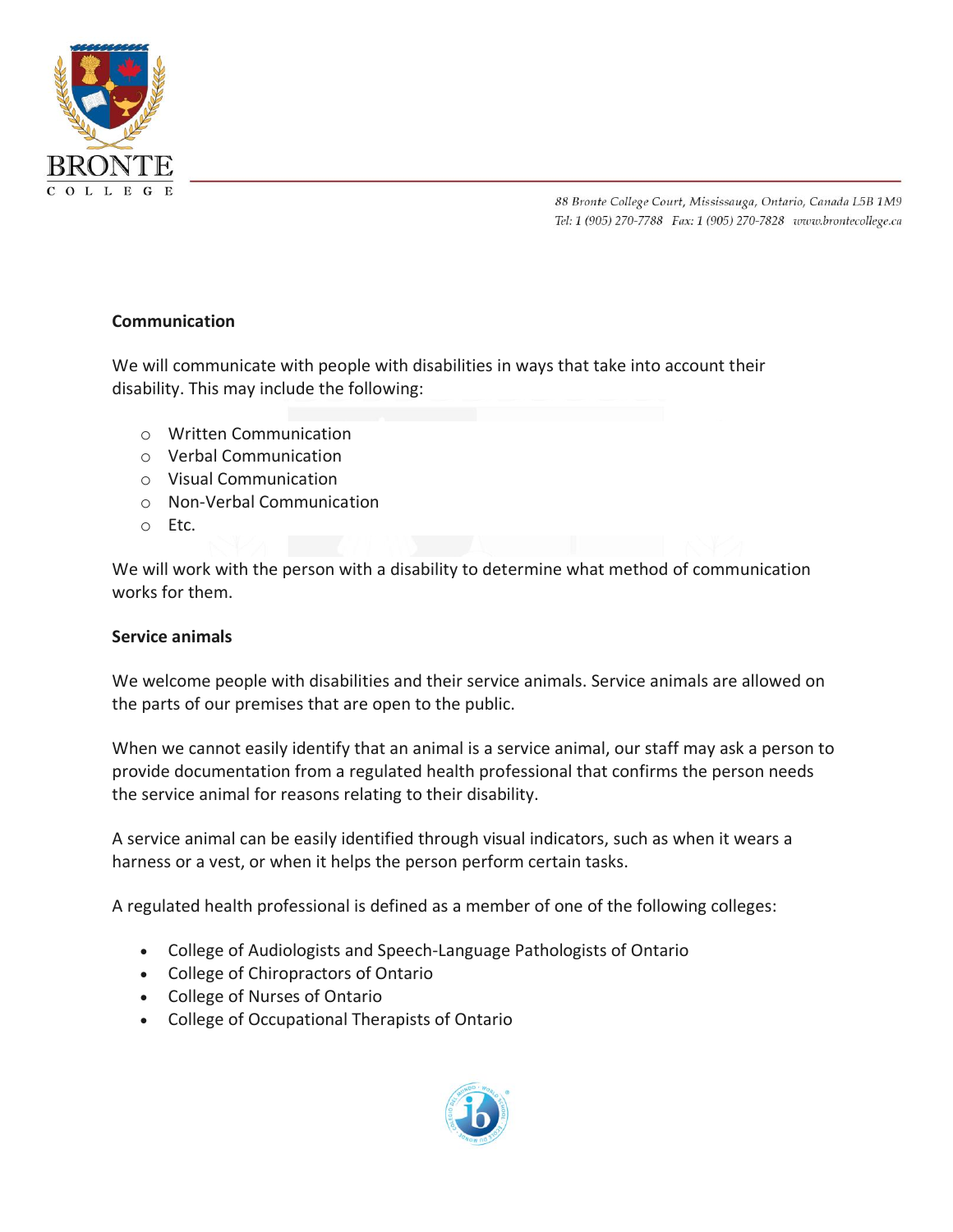

- College of Optometrists of Ontario
- College of Physicians and Surgeons of Ontario
- College of Physiotherapists of Ontario
- College of Psychologists of Ontario
- College of Registered Psychotherapists and Registered Mental Health Therapists of Ontario

If service animals are prohibited by another law, we will do the following to ensure people with disabilities can access our goods, services, or facilities:

- explain why the animal is excluded
- discuss with the customer another way of providing goods, services, or facilities

#### **Support persons**

A person with a disability who is accompanied by a support person will be allowed to have that person accompany them on our premises.

We will notify students, parents, visitors, or Staff Members of this by posting a notice in the following location(s):

- o Front Desk
- o Staff Room

In certain cases, Bronte College might require a person with a disability to be accompanied by a support person for the health or safety reasons of:

- the person with a disability
- others on the premises

Before making a decision, Bronte College will:

- consult with the person with a disability to understand their needs
- consider health or safety reasons based on available evidence

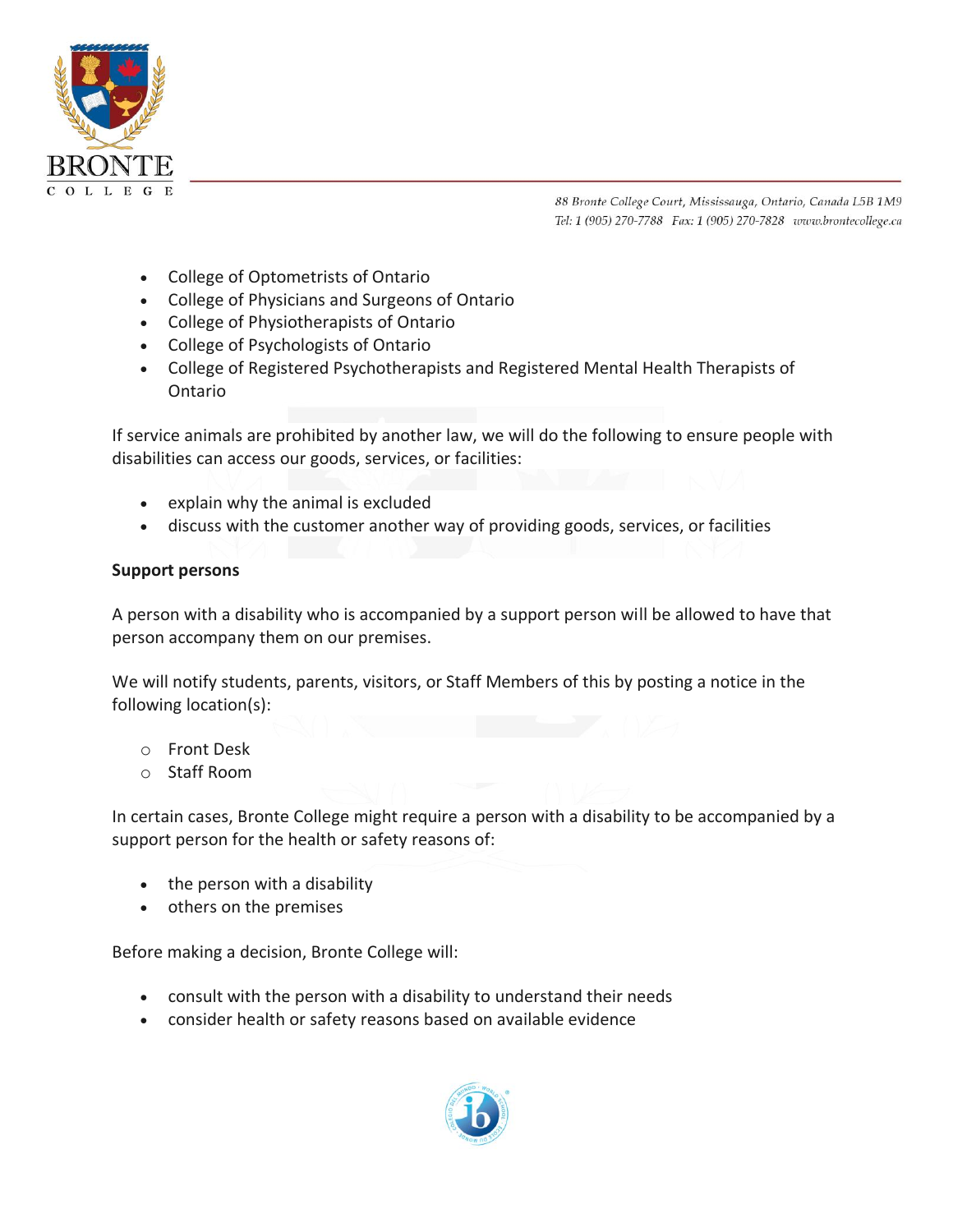

• determine if there is no other reasonable way to protect the health or safety of the person or others on the premises

## **Notice of temporary disruption**

In the event of a planned or unexpected disruption to services or facilities for students, parents, visitors, or Staff Members with disabilities Bronte College will notify students, parents, visitors or Staff Members promptly. This clearly posted notice will include information about the reason for the disruption, its anticipated length of time, and a description of alternative facilities or services, if available.

Services/Facilities include:

- o Accessible Washrooms
- o Elevators
- o Automatic Doors
- o Wheelchair-accessible areas
- o Parking spaces designated for people with disabilities
- o Public Address (PA) systems
- o Accessible Public pathways (ramps, sidewalks, etc.)

The notice will be made publicly available at the Front Desk and the Business Office.

#### **Training**

Bronte College will provide accessible customer service training to:

- all employees and volunteers
- anyone involved in developing our policies
- anyone who provides goods, services, or facilities to customers on our behalf.

Staff will be trained on accessible customer service within 90 days after being hired.

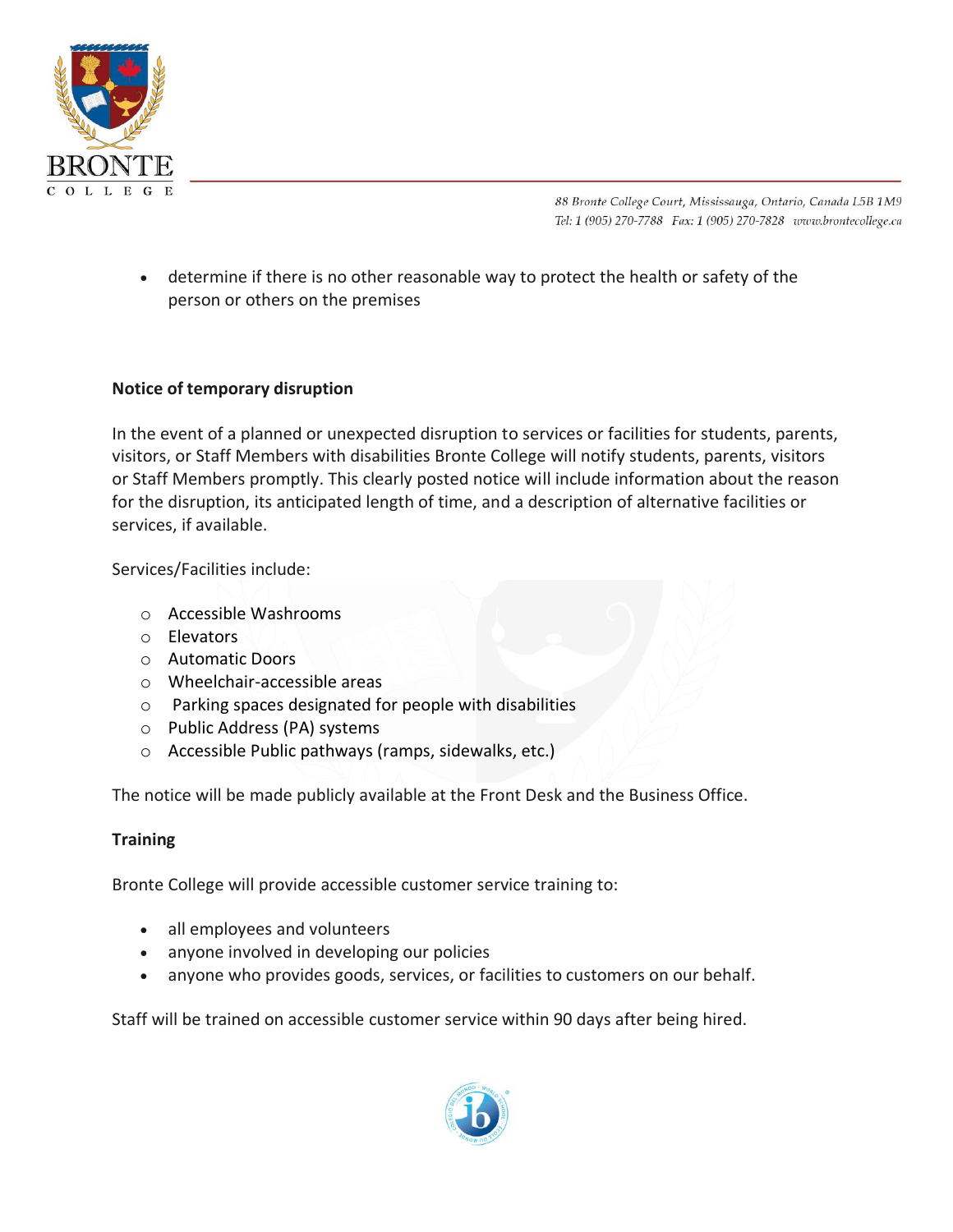

Training will include:

- purpose of the Accessibility for Ontarians with Disabilities Act, 2005 and the requirements of the customer service standard
- Bronte College's policies related to the customer service standard
- How to interact and communicate with people with various types of disabilities
- How to interact with people with disabilities who use an assistive device or require the assistance of a service animal or a support person
- How to use the equipment or devices available on-site or otherwise that may help with providing goods, services, or facilities to people with disabilities. These include:

Automatic doors, Elevators, Washrooms accessible to people with disabilities

• What to do if a person with a disability is having difficulty in accessing Bronte College's goods, services, or facilities

Staff will also be trained when changes are made to our accessible customer service policies.

#### **Notice of availability of documents**

Bronte College will notify the public that documents related to accessible customer service, are available upon request by posting a notice in the following location(s)/way(s):

- o Bronte College Website
- o Bronte College Campus

Bronte College will provide this document in an accessible format or with communication support, on request. We will consult with the person making the request to determine the